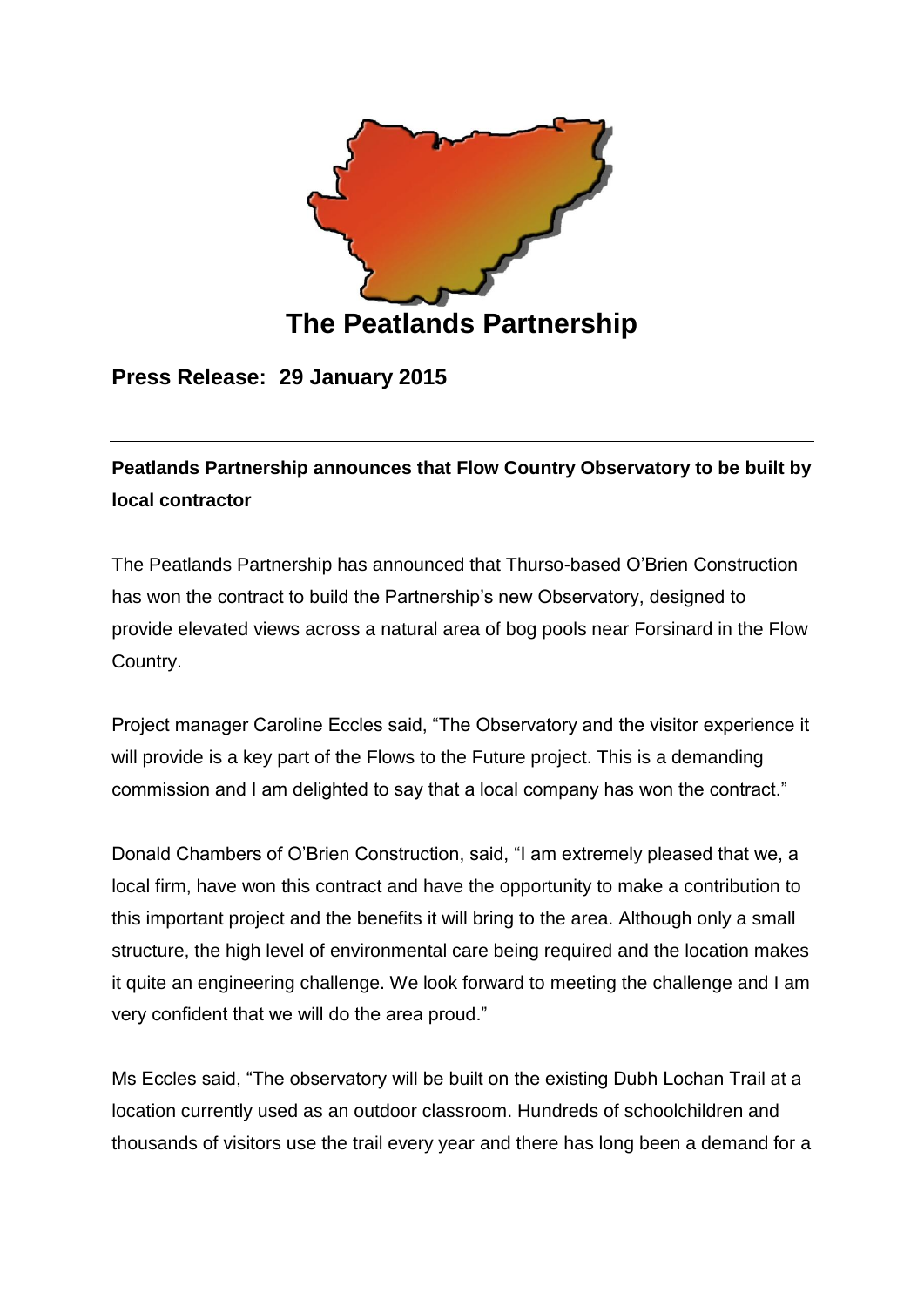structure that can give elevated views of the intricate shapes of the bog pools, and provide a degree of shelter.

"As the project develops, with a redeveloped visitor centre at Forsinard, the creation of a new field centre and developments elsewhere, we will see more and more visitors coming to this iconic part of north Scotland. This is great news for local tourism businesses and a real boost for the local economy."

John Henderson, the chairman of the Peatlands Partnership added, "It has taken a lot of hard work to get this far and it would not have been possible without the active help of our many partners and local supporters. Building a sustainable future for this area is one of the goals of the Partnership. Businesses and our young people will be major beneficiaries of these investments in our infrastructure".

*The Flows to the Future project gratefully acknowledges funding support from the Heritage Lottery Fund and the European Regional Development Fund.*

## **PHOTOGRAPH**

**RSPB Scotland's Norrie Russell (left) and Cathel Mackay from O'Brien Construction study plans for the new Observatory**

## **NOTES TO EDITORS**

The Peatlands Partnership includes Scottish Natural Heritage, Forestry Commission (Scotland), Highland Council, RSPB Scotland, Plantlife International and The Environmental Research Institute. It liaises with local community groups, Highlands & Islands Enterprise, the Scottish Government's Rural Payments and Inspections Directorate and the North Sutherland Community Forest Trust. It is independently chaired by John Henderson of Scrabster Farm, Caithness.

RSPB Scotland is the lead partner in The Flows to the Future project, a Peatlands Partnership project, which gratefully acknowledges funding from the Heritage Lottery Fund and from the following funders and supporters; Environmental Research Institute, European Regional Development Fund, Forestry Commission (Scotland), Green Stimulus Package, Highlands and Islands Enterprise, Highland Council,